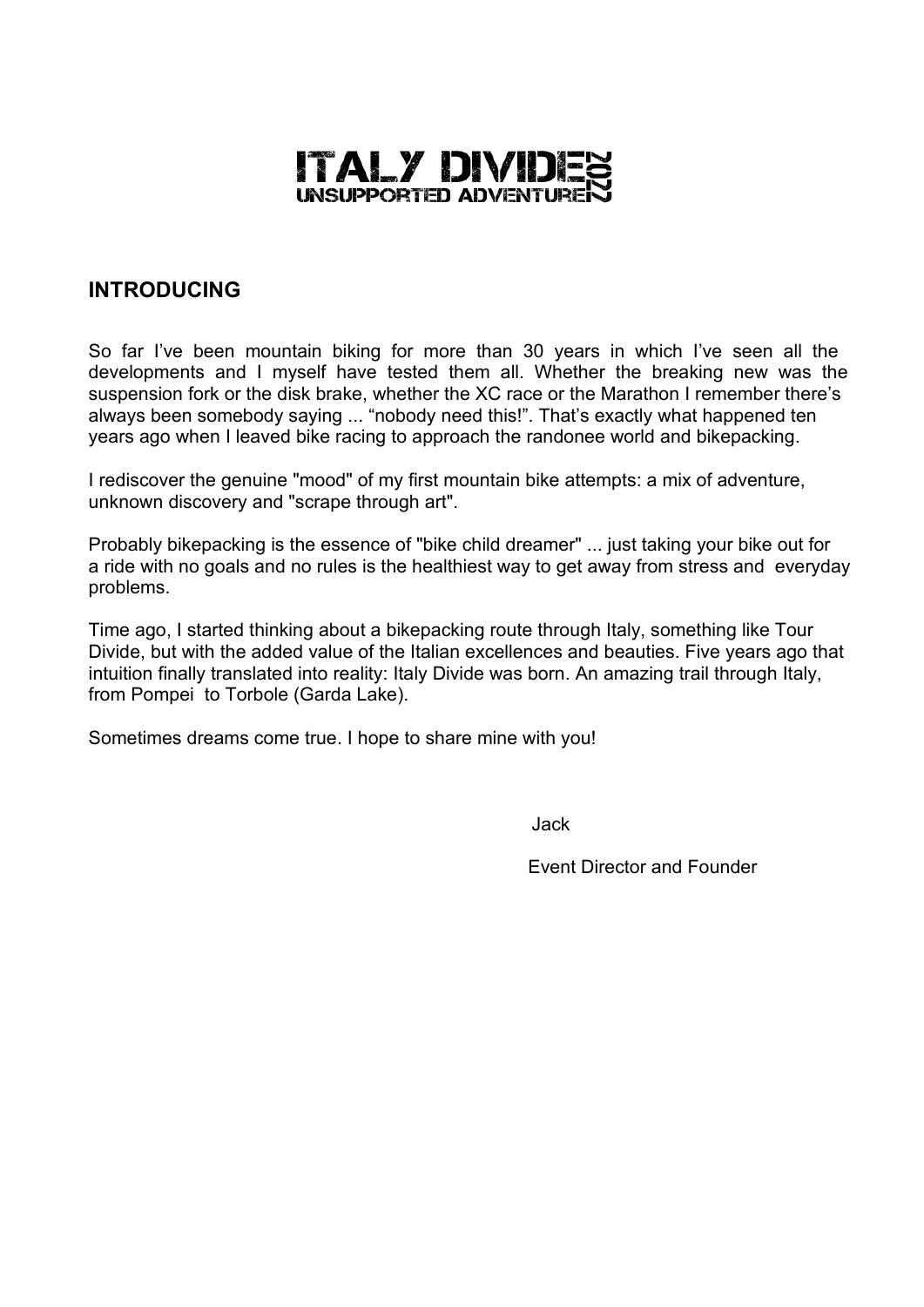

# **THE EVENT MANUAL**

Welcome to Italy Divide. We are proud that you decided to partecipate at this amazing bikepacking and trailrunning adventure.

The manual is the result of the previous editions' experience and of multiple scouting trips around Italy, an amazing country which may change a lot from place to place, especially from the south to the north: weather, type of ground, environment .....food. To complete the registration reading the manual is mandatory as well as signing it.

Have you read it at least three times? Any doubts?

Do not hesitate to contact us via email at *italydivide@italydivide.it* 

# **REGISTRATION AND START**

- Saturday 23rd April 2022 from 7AM to 10AM
- Location: Camping Zeus Pompei Naples

You can check-in during this time only. In order to avoid queuing there will be a reception. Who rent the SPOT from us, must test the tracker after registration and check it working properly.

# **WHY ITALY?**

Are you still wondering why? Are you kidding me?

Italy is an unbelievable blend of history and arts, natural beauties and food excellences … an adventure like this would be impossible elsewhere!

A reason to take part to Italy Divide that many participants share is presenting oneself the "WOW!" effect that means exploring the Beauty in its many aspects and discovering something you didn't even think could exist.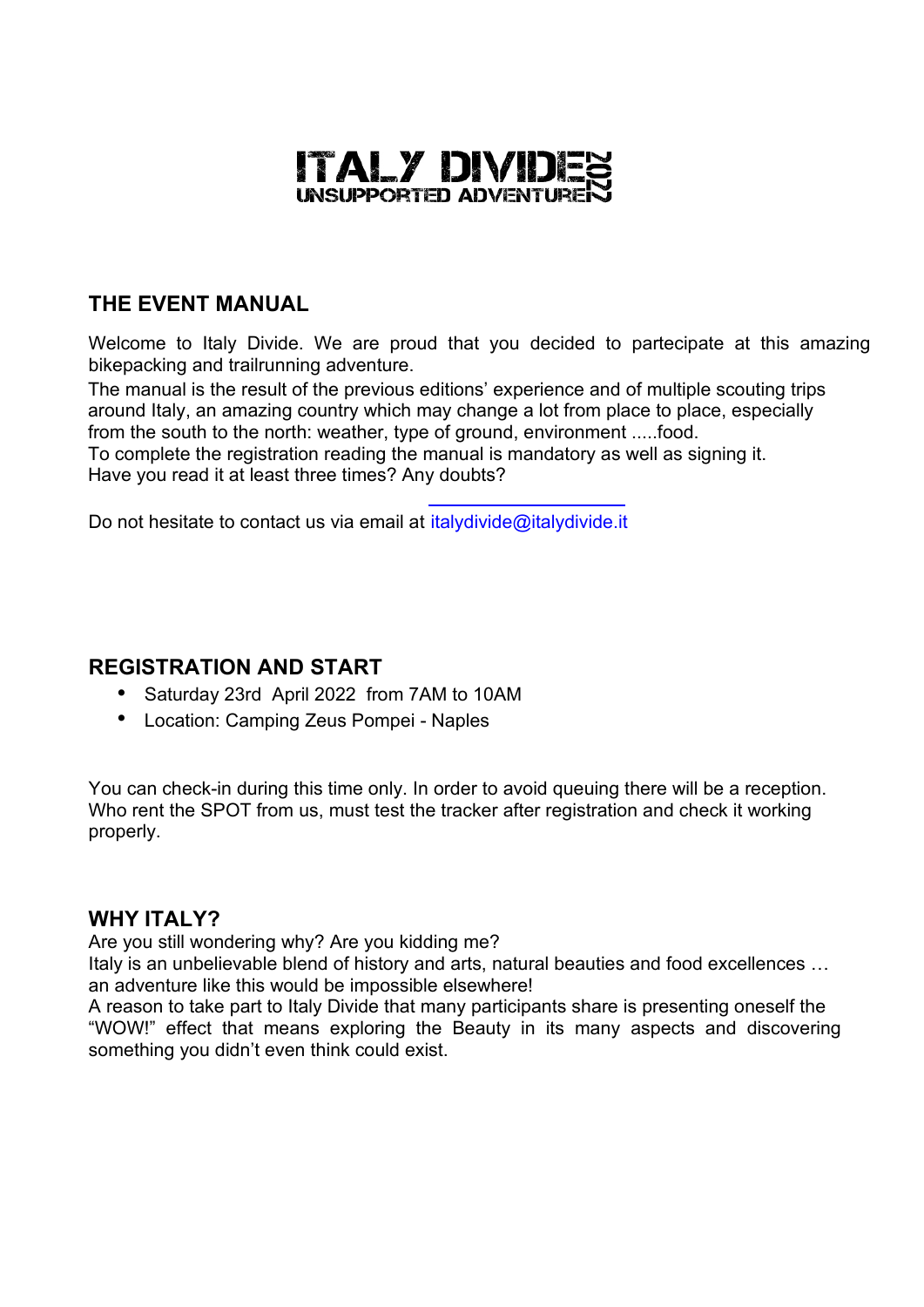

# **ROUTE**

The Italy Divide follows fast rolling gravel roads (Francigena/Eurovelo7) with quite technical mtb trails (Via degli Dei/Monte Baldo/Lessinia) in between to explore those wild and remote parts of Italy with a plenty mix of history. Starting from Naples the adventure will go through, among the others, Rome, Siena, Florence, Bologna, Mantova, Verona. The mix of pavel is amazing: tarmac, gravel, mountain bike. Every year we try to reduce the portage, but overall some parts of Via degli Dei are not rideable at all during the rain storm.

You will be given a gpx file, just some days before the start to prevent

that someone ride the route before the start in order to take an advantage.

The file is created with Garmin Base Camp and is compatible with all gps device.

### **1) Best bike ride ?**

I think a mix between gravel and front mtb, with fast rolling tires. Do you love gravel bike? Better if fitted with almost 42mm tires, at least 2 bottle cages, even if it's easy to find water. Camping kitchen kit? ... nope! you can find a good place to eat whenever you need it ;)) The bivibag or tends are up to you; anyway, you can find nice accomodations in B&B (you'll been given the best options).

### **2) How much time to finish it ?**

It depends: it may vary from 4 to 6 days. Last year we started from Naples with 30 degrees and finished in Lessinia with a real winter storm with more than 30 inches of snow. Please note it is a real unsupported bikepacking or trailrunning adventure...enjoy it!

# **CATEGORY**

Italy Divide is designed as a solo adventure experience, but during the past editions we understand that someone want to share the experience with a friend or a partner. Trailrunners are welcome as well.

Below the three category:

- SOLO BIKEPACKING
- TANDEM BIKEPACKING
- TRAILRUNNER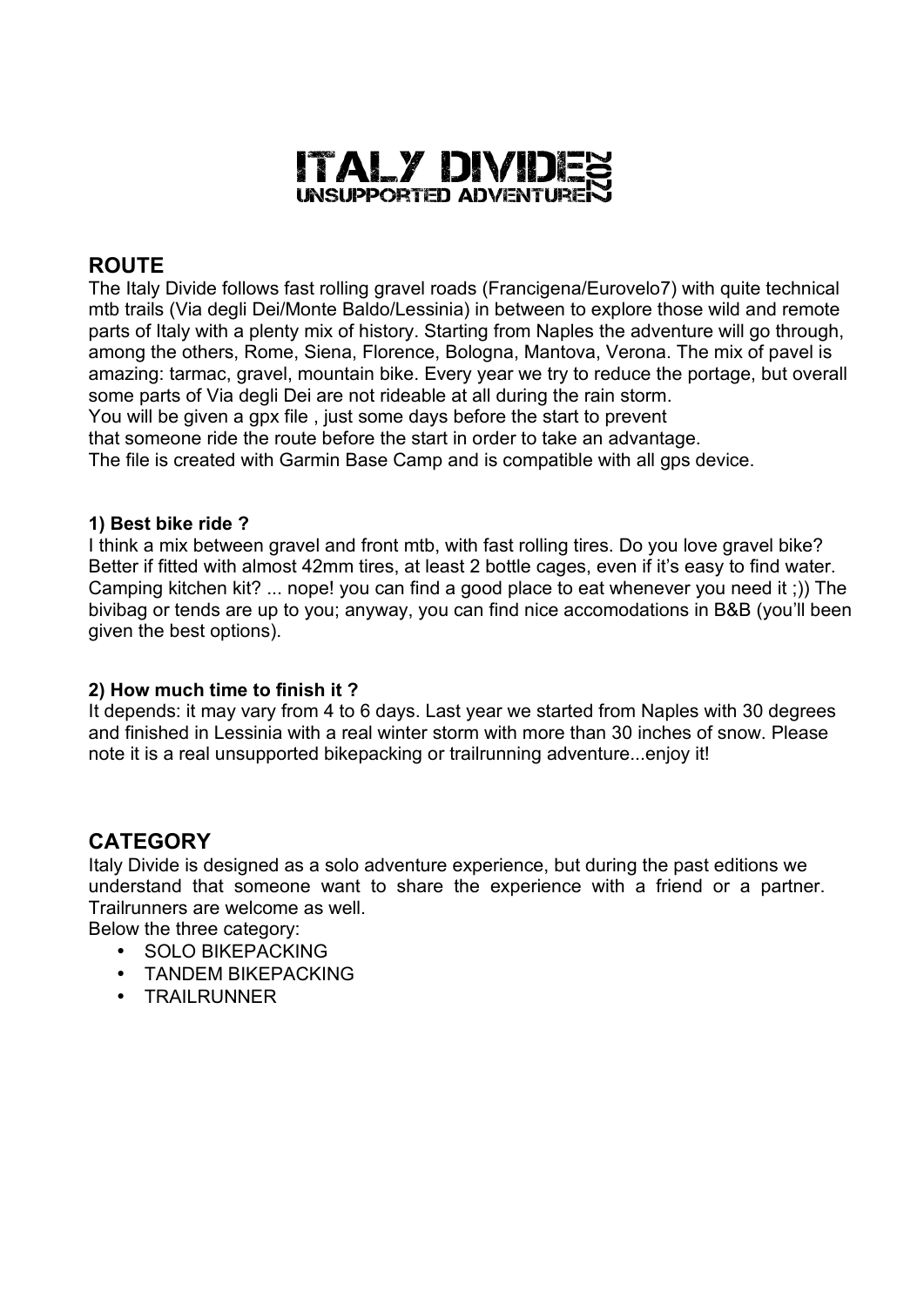

# **RULES**

All the participants are expected to be entirely unsupported: they can't receive any kind of outer assistance such as:

- Private resupply
- Navigation information
- Ranking information
- Drafting is not permitted under penalty of disqualification.
- **IT IS MANDATORY:**
- GPS Tracker always ON (if something occurred you must communicate with US soon by phone and motivate the problem, otherwise you are scratched)
- Every rider must have the plate number fixed on the handlebar and must be wearing the helmet as well as the cap from Italy Divide
- Front and rear lights
- Aluminum bivy
- Goretex (or similar) jacket

**The traffic code is applies and is mandatory to respect it** 

# **WITHDRAWING FROM THE ADVENTURE**

If you can not continue the route for any reason and wish to drop out from the adventure please get in touch with us as soon as possible by sending an email to italydivide@italydivide.it including the circumstances of your withdrawal, your full name and plate number.

If you are unable to do so, please call the following telephone number:

Phone: +39 3923736220 (NO MESSAGE)

Note that all riders are welcome to celebrate with us at the finish regardless of how they get there. If you withdraw from the event you are responsible for your onward travel to the destination you choose.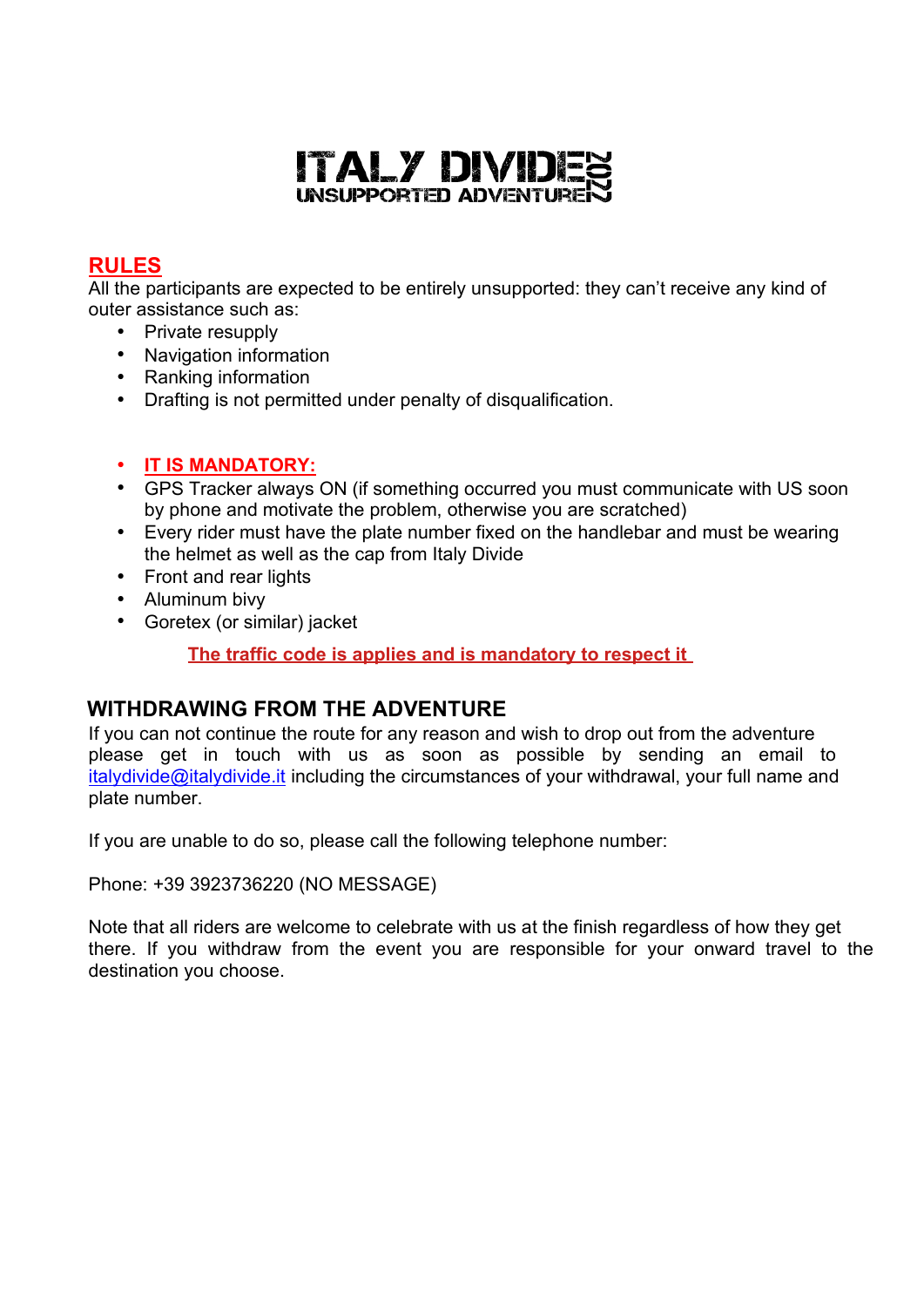

# **ROUTE COVERAGE AND RIDER UPDATES**

Video and shooting coverage will be entrusted to specialized video makers and photographers along the whole route.

There will be a main channel for spectators to follow the event. First and foremost will be the Event Map and rider 'dots' available on www.italydivide.it

The second main channel will be with posting videos and daily images on our social media channels (Instagram and Facebook).

# The official hashtag for this edition is **#ItalyDivide2022 #italydivide**

## **PRIVACY DISCLAIMER**

#### **Data controller and categories of data processed**

The participation in "Italy Divide" and the use of services associated with it involve the processing of participants' personal data accordingly with the purposes and the conditions specified in the privacy disclaimer document.

The data controller is the Organizer, Giacomo Bianchi italydivide@italydivide.it

By registering the participant confirms that has read and accept unreservedly the Italy Divide privacy policy and authorizes the treatment of personal data, declaring to be aware of his/her legal rights.

#### **Photo and video shooting**

Given the sports and public nature of Italy Divide, video as well as photographs of the participants will be taken, both in motion and in fixed pose, all along the course of the Event in order to report and document it.

Among the services supplied, all the participant are given the opportunity to purchase the photo/video in which they are detected.

By registering the participant confirms that has read and accept unreservedly the Italy Divide's Event Manual Rules and authorizes the photo/video coverage, declaring to be aware that, given the aforementioned conditions, the explicit consent is mandatory for the registration's completion and consequently the participation in the Event.

Athlete's signature

 $\mathcal{L}_\text{max}$